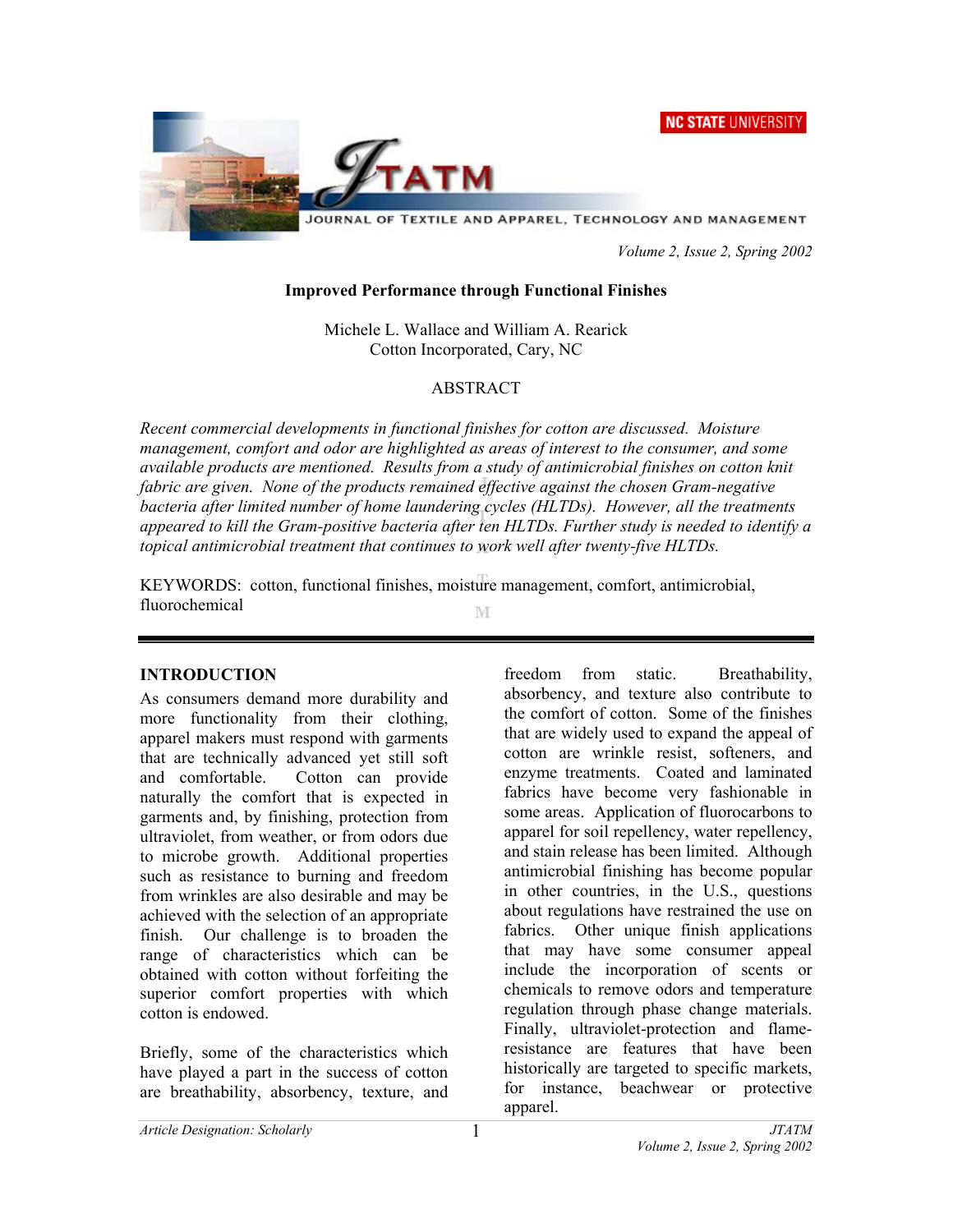This paper will highlight some current developments in functional finishes and present an examination of commercial antimicrobial treatments for 100% cotton.

# **MOISTURE REGULATION**

One new process for finishing woven fabrics has been developed by Nextec Applications, Inc. The Encapsulated Protection Inside Clothing (EPIC) process surrounds individual fibers with one of several fluoropolymers that may inhibit water absorption and provide stain resistance and water repellency. The spaces between yarns are treated with a durable silicone. According to their tests, this procedure does not adversely affect the hand or breathability of the garment. Unlike coating or laminating, the drape of the cloth is unaffected as well.

In a similar approach, Burlington Industries recently announced a new high-tech finish known as Nano-Tex that will provide water repellency, stain resistance, wrinkle resistance, and breathability. $i$ <sup>ii</sup> According to the company, the finish changes the fiber at the molecular level and is durable to at least 30 home launderings.

For a recent Premiere Vision show, Cotton Incorporated produced a brochure showcasing new finishing developments from companies around the world. Developments in the control of temperature and moisture include the use of phase change materials in foams or finishes. Shawmut Mills and Gateway Technologies are marketing "Outlast", a foam that can be laminated to cotton and may warm or cool the wearer depending on the choice of material that is incorporated, while adding little weight to the fabric. In Japan, Shikibo offers Thermstick to produce warmth that is similar to wool. Hollow-structured cotton yarns, that are said to be light-weight and warm, are being offered by Kurabo and Nisshinbo. Another approach to moisture management, two-layered fabrics that are finished on one side with a water-repellent treatment, is being promoted by other Japanese companies.

## **FLUOROCHEMICALS FOR RECREATIONAL APPAREL**

Some research at Cotton Incorporated has demonstrated that cotton can be made to absorb less water by treatments with fluorochemicals (FC). As seen in **TABLE I**, moisture vapor transport properties of the fabric are unaffected, and air permeability actually improved after finishing. The fabric weight may have decreased slightly due to dimensional changes caused by padding the FC onto the fabric.

**TABLE I Comfort Parameters** 

| J<br>T<br>A<br>T<br>M | <b>Parameter</b>                                                       | Untreated<br><b>Cotton Knit</b> | FC-<br>treated<br>Knit |
|-----------------------|------------------------------------------------------------------------|---------------------------------|------------------------|
|                       | Weight<br>$\left( \frac{\alpha z}{v d^2} \right)$                      | 5.82                            | 5.16                   |
|                       | Dry Heat<br>Transfer<br>(watts/ $m2$ )                                 | 11.34                           | 11.63                  |
|                       | Permeability<br>Index $(i_m)$                                          | 0.48                            | 0.48                   |
|                       | Frazier Air<br>Breathability<br>$(\text{ft}^3/\text{ft}^2\text{-min})$ | 97.6                            | 143.1                  |

# **ODOR CONTROL**

Both deodorants and reodorants are showing up in the marketplace. Virkler is offering a pigment dyeing system that includes microencapsulted scents. The odor is released by rubbing action, and twelve scents, such as orange and lemon, are available. Another encapsulated finish with aloe vera is being marketed on fabrics from Welbeck Fabrics.<sup>iii</sup> Shikibo, Kanebo, and others have made available products with finishes that absorb odors, such as those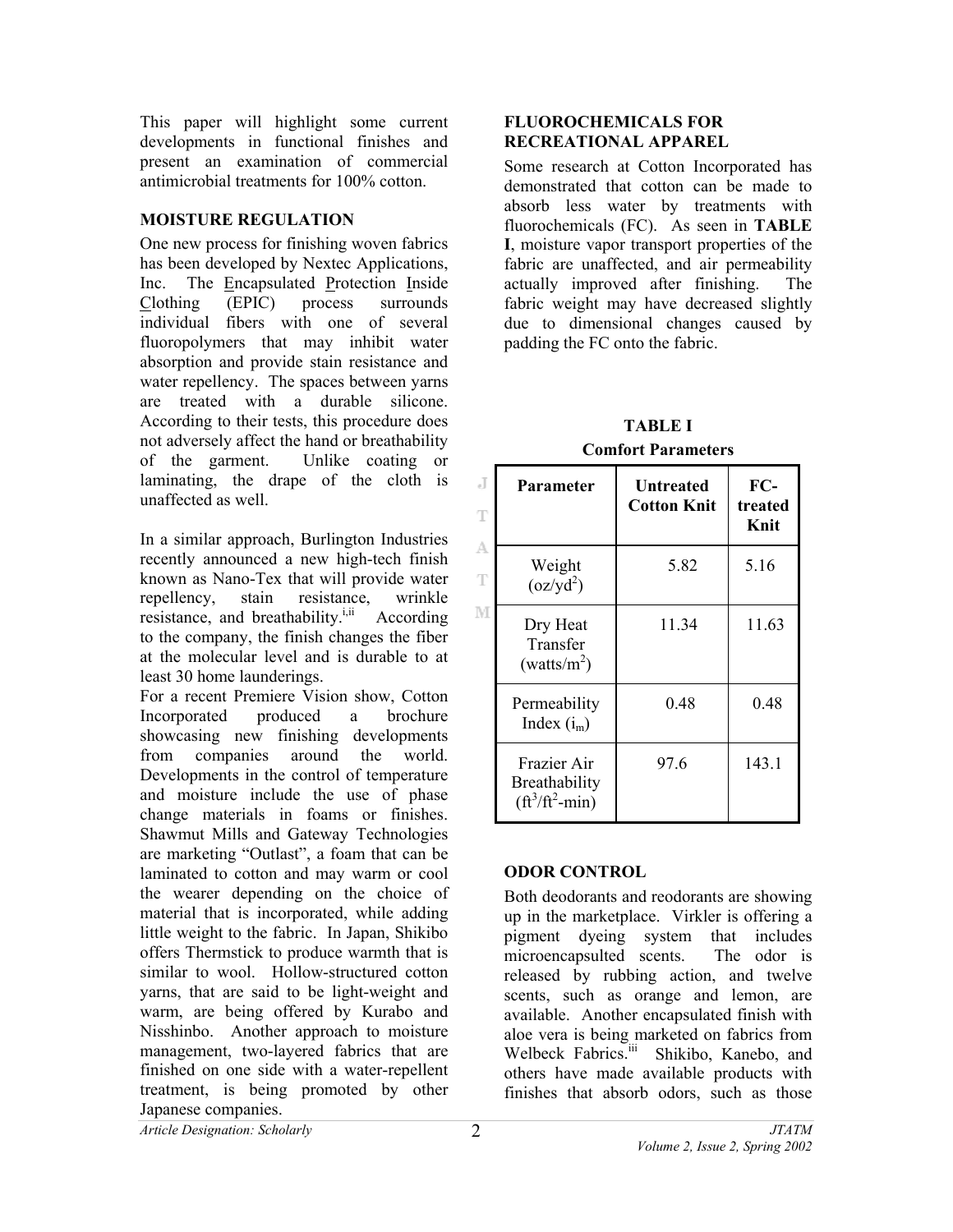from sweat, and make them odorless. One type of fiber, Crabyon from Omikenshi Co., Ltd., is co-spun from regenerated cellulose and chitosan and can be blended with cotton to prevent odors by killing the bacteria that cause odors.

## **ANTIMICROBIAL REGULATION**

In order to clear up the uncertainties surrounding use of antimicrobials in consumer products, the Environmental Protection Agency (EPA) issued a Pesticide Registration (PR) Notice on the Application of the Treated Articles Exemption to Antimicrobial Pesticides in February, 2000. This PR Notice explained section 25(a) of 40 CFR 152, which exempts certain treated products from the requirements of the Federal Insecticide, Fungicide, and Rodenticide Act (FIFRA). These "treated articles" must contain a pesticide that is registered for use on or in the product and said treatment must only be meant to protect the product. If a manufacturer wishes to make health claims for merchandise, then the "pesticide product" must be registered with EPA, which requires submission of supporting data obtained according to EPAapproved testing protocols, which at this time do not exist.

With the ruling earlier this year, much of the confusion about what product claims are allowed has been eliminated. Some examples of what may be acceptable:

- This product contains an antimicrobial agent to guard against odors.
- This product contains a preservative which protects the article itself.
- Resists odor from bacterial causes.
- Inhibits the growth of mold and mildew which may cause staining.
- Resists deterioration by mold or mildew.

Products which claim the treated article exemption may not make claims such as:

- Specific references to organisms such as *E. coli*, *staphylococcus*, *and streptococcus* which are directly related to human diseases.
- Unqualified bacterial claims and references to "germs" in any context.
- Pest-related allergen claims.
- Claims to provide a safer environment or otherwise promote a healthier indoor atmosphere.

#### **ANTIMICROBIAL DURABILITY**

Incorporation of antimicrobial (AM) finishes may be done by exhaust or pad-dry-cure J methods, depending on the chemistry involved. Many of the AM agents on the market contain cationic functional groups that provide the material with good A. durability to home laundering. However, these groups are also responsible for the efficacy of the finish and may be blocked by  $\mathbb{M}$ anionic laundering agents. Therefore, Cotton Incorporated decided to conduct a laundering study of commercially available AMs for 100% cotton to evaluate the efficacy after multiple home launderings.

## **EXPERIMENTAL APPROACH AND RESULTS**

Five manufacturers of AM products were contacted to obtain samples and application information for finishing a basic cotton interlock fabric. The fabric – a 24 cut interlock knit made from ring-spun, 100% cotton  $Ne<sub>C</sub>$  40/1 yarn – was scoured, bleached and finished with optical brightener. **TABLE II** outlines the methods and conditions used for application.

T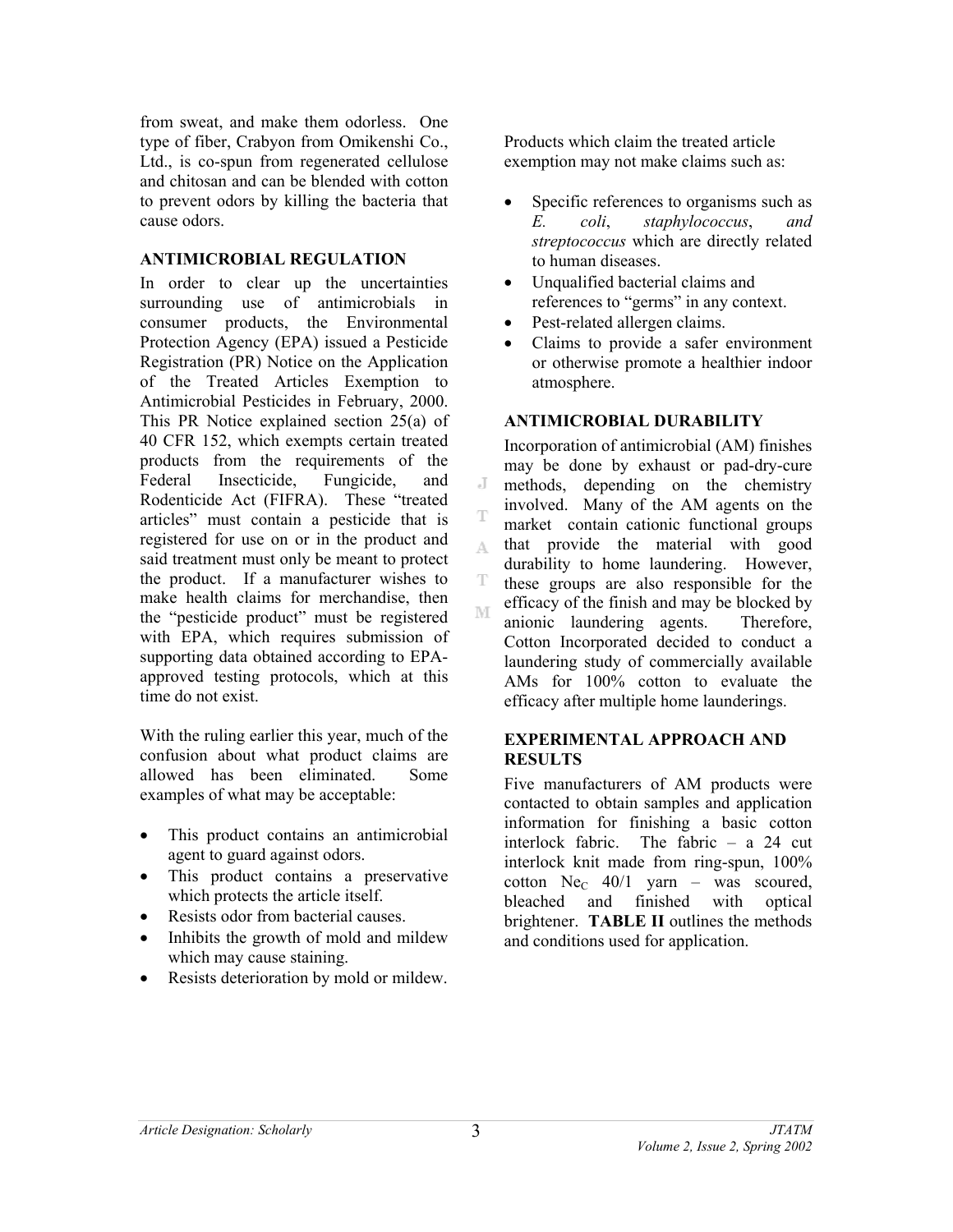| тарылы<br><b>AM Application Conditions</b> |                             |                                  |                                                     |                                        |
|--------------------------------------------|-----------------------------|----------------------------------|-----------------------------------------------------|----------------------------------------|
| <b>Sample ID</b>                           | Pad/Exhaust                 | <b>Bath</b><br><b>Conditions</b> | <b>Drying</b><br><b>Conditions</b><br>$(^{\circ}F)$ | Concentration<br>$(*60 \text{w}^{-1})$ |
| $\mathbf{A}$                               | Pad                         | $120^{\circ}$ F, pH 6            | 250                                                 | 0.8                                    |
| B                                          | Exhaust                     | $110^{\circ}F$                   | Air dry                                             | 0.7                                    |
| D                                          | Exhaust                     | $80^{\circ}$ F                   | 320                                                 | 2.0                                    |
| E                                          | Pad                         | $104^{\circ}$ F, pH 7            | 250                                                 | 2.0                                    |
| F                                          | Exhaust                     | $104^{\circ}F$                   | 250                                                 | 1.0                                    |
| G                                          | Pad                         | $150^{\circ}$ F, pH 7            | 250                                                 | 5.0                                    |
| H                                          | Exhaust                     | $100^{\circ}$ F                  | 250                                                 | 1.0                                    |
| Control                                    | Pad                         | $75^{\circ}$ F                   | 250                                                 | Water only                             |
|                                            | $owf = on weight of fabric$ | m                                |                                                     |                                        |

**TABLE II** 

After drying and curing, where applicable, the edges of each test piece were serged. Each treatment was washed as a separate load according to AATCC 124. Additional prepared knit fabric was used to bring the wash load weight up to four pounds. Samples for testing were removed from the dryer after one, five, and ten home laundering-tumble dry (HLTD) cycles. Testing was also performed on the unwashed fabric. All samples were tested according to AATCC 100 at NAMSA and the results for *S. aureus* are given in TABLE III. Additionally, the Dynamic Shake Flask Test (Dow Corning Test 0923) was used to evaluate the bound AMs (A,B,D, and E) and the control after zero, one, and five HLTDs, and those results are listed in TABLE IV for *K. pneumoniae*. The control sample is identified by letter "C". The sample identification codes consist of the number of HLTD cycles before AM testing followed by the letter code for the treatment.

M

*This area left blank intentionally.*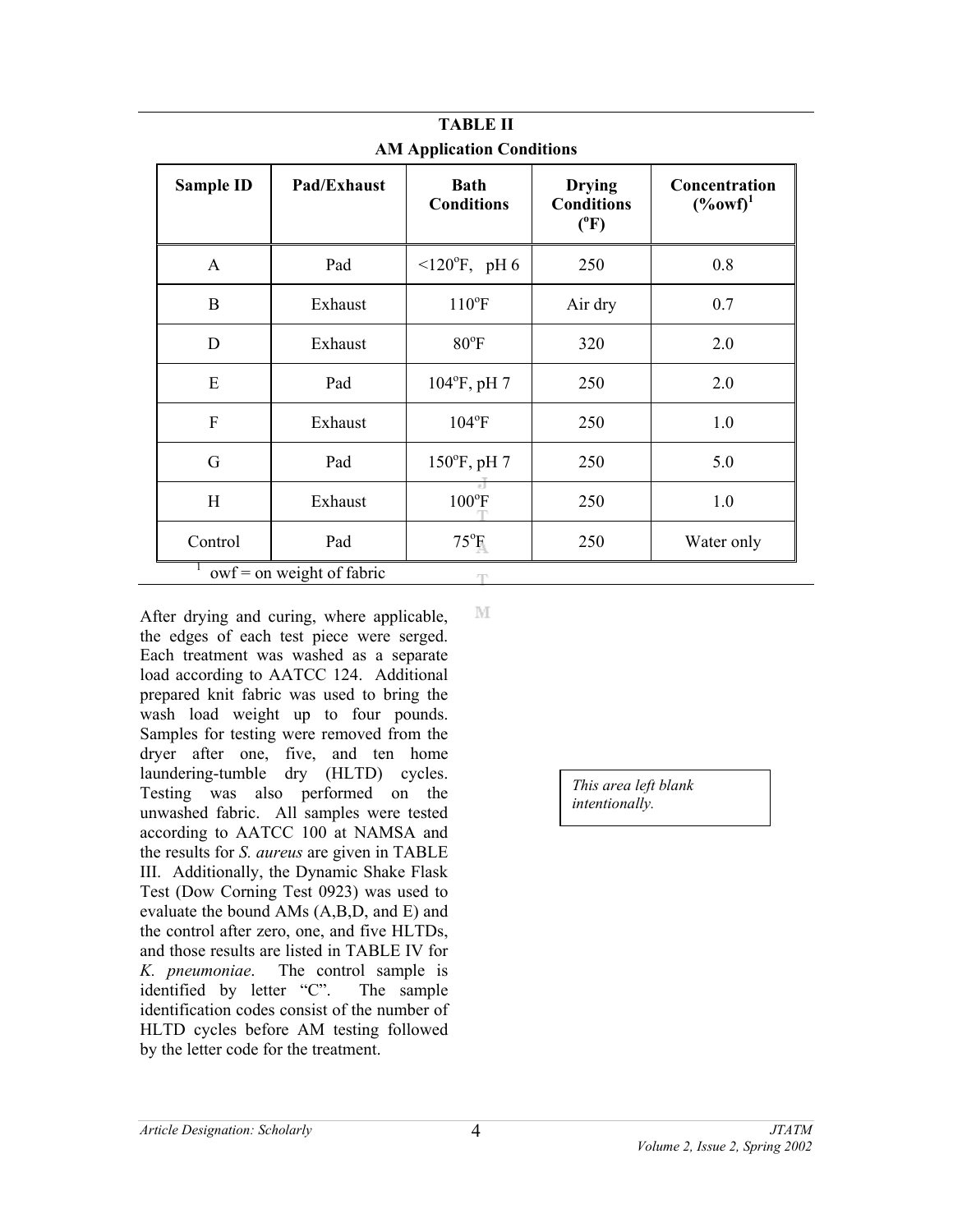|                     | <b>Organism Count (CFU/sample)</b> |                                       |                             |
|---------------------|------------------------------------|---------------------------------------|-----------------------------|
| <b>Sample</b><br>ID | <b>Zero Contact</b><br><b>Time</b> | <b>24 Hour Contact</b><br><b>Time</b> | Percent<br><b>Reduction</b> |
| $0-C$               | $1.1E + 05$                        | 5.1E+03                               | 97.10%                      |
| $1-C$               | $2.7E + 04$                        | $5.0E + 02$                           | 99.88%                      |
| $5-C$               | $2.5E + 03$                        | $1.0E + 03$                           | 99.67%                      |
| $10-C$              | $2.5E + 03$                        | $1.6E + 04$                           | 80.31%                      |
|                     |                                    |                                       |                             |
| $0-A$               | $1.0E + 05$                        | $-1.0E+02$                            | 99.92%                      |
| $1-A$               | $9.0E + 04$                        | $T1.0E+02$                            | 99.92%                      |
| $5-A$               | $6.8E + 04$                        | $1.5E + 04$                           | 86.24%                      |
| $10-A$              | $6.3E + 04$                        | $1.5E + 02$<br>ħπ                     | 99.87%                      |
|                     |                                    |                                       |                             |
| $0 - B$             | $1.2E + 0.5$                       | $4.0E + 02$                           | 99.70%                      |
| $1 - B$             | $1.0E + 05$                        | $2.5E + 02$                           | 99.80%                      |
| $5-B$               | $5.0E + 04$                        | $3.5E + 02$                           | 99.65%                      |
| $10 - B$            | $3.8E + 04$                        | $1.5E + 02$                           | 99.85%                      |
|                     |                                    |                                       |                             |
| $0-D$               | $2.3E + 04$                        | $1.0E + 02$                           | 99.88%                      |
| $1-D$               | $4.9E + 04$                        | 8.5E+02                               | 99.10%                      |
| $5-D$               | $1.4E + 04$                        | $1.0E + 02$                           | 99.87%                      |
| $10-D$              | $4.5E + 03$                        | $6.4E + 03$                           | 99.22%                      |
|                     |                                    |                                       |                             |

**TABLE III AATCC 100 Test Results (CFU/sample) vs.** *S. aureus*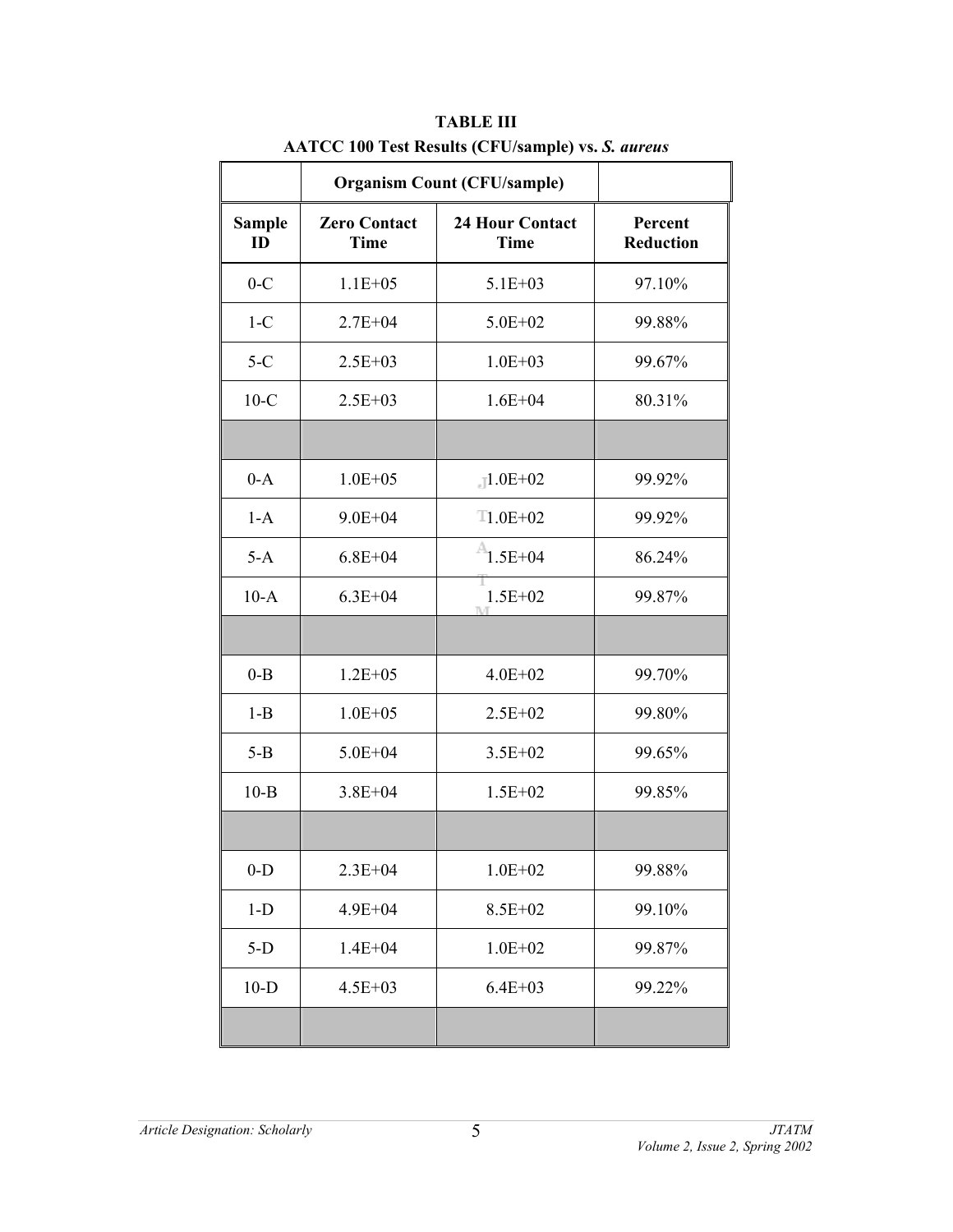|                  | <b>Organism Count (CFU/sample)</b> |              |                          |  |
|------------------|------------------------------------|--------------|--------------------------|--|
| <b>Sample ID</b> | <b>Zero Time</b>                   | 24 Hour      | <b>Percent Reduction</b> |  |
| $0-E$            | $2.0E + 03$                        | $1.0E + 02$  | 99.87%                   |  |
| $1-E$            | $9.0E + 04$                        | $2.0E + 02$  | 99.83%                   |  |
| $5-E$            | $3.1E + 04$                        | $1.0E + 02$  | 99.89%                   |  |
| $10-E$           | $2.2E + 04$                        | $2.0E + 02$  | 99.78%                   |  |
|                  |                                    |              |                          |  |
| $0-F$            | $6.8E + 04$                        | $1.0E + 02$  | 99.87%                   |  |
| $1-F$            | $4.1E + 04$                        | $3.7E + 02$  | 96.13%                   |  |
| $5-F$            | $8.0E + 04$                        | $-1.0E + 02$ | 99.69%                   |  |
| $10-F$           | $1.5E + 03$                        | $2.9E + 03$  | 96.41%                   |  |
|                  |                                    |              |                          |  |
| $0-G$            | $1.0E + 03$                        | $1.0E + 02$  | 99.86%                   |  |
| $1-G$            | $1.6E + 04$                        | $1.0E + 02$  | 99.87%                   |  |
| $5-G$            | $1.1E + 04$                        | $1.0E + 02$  | 99.87%                   |  |
| $10-G$           | $5.0E + 03$                        | $1.6E + 03$  | 98.06%                   |  |
|                  |                                    |              |                          |  |
| $0-H$            | $5.2E + 04$                        | $1.0E + 02$  | 99.90%                   |  |
| $1-H$            | $2.8E + 04$                        | $3.7E + 03$  | 95.60%                   |  |
| $5-H$            | $2.1E + 04$                        | $2.0E + 02$  | 99.75%                   |  |
| $10-H$           | $2.5E + 03$                        | $4.0E + 02$  | 99.51%                   |  |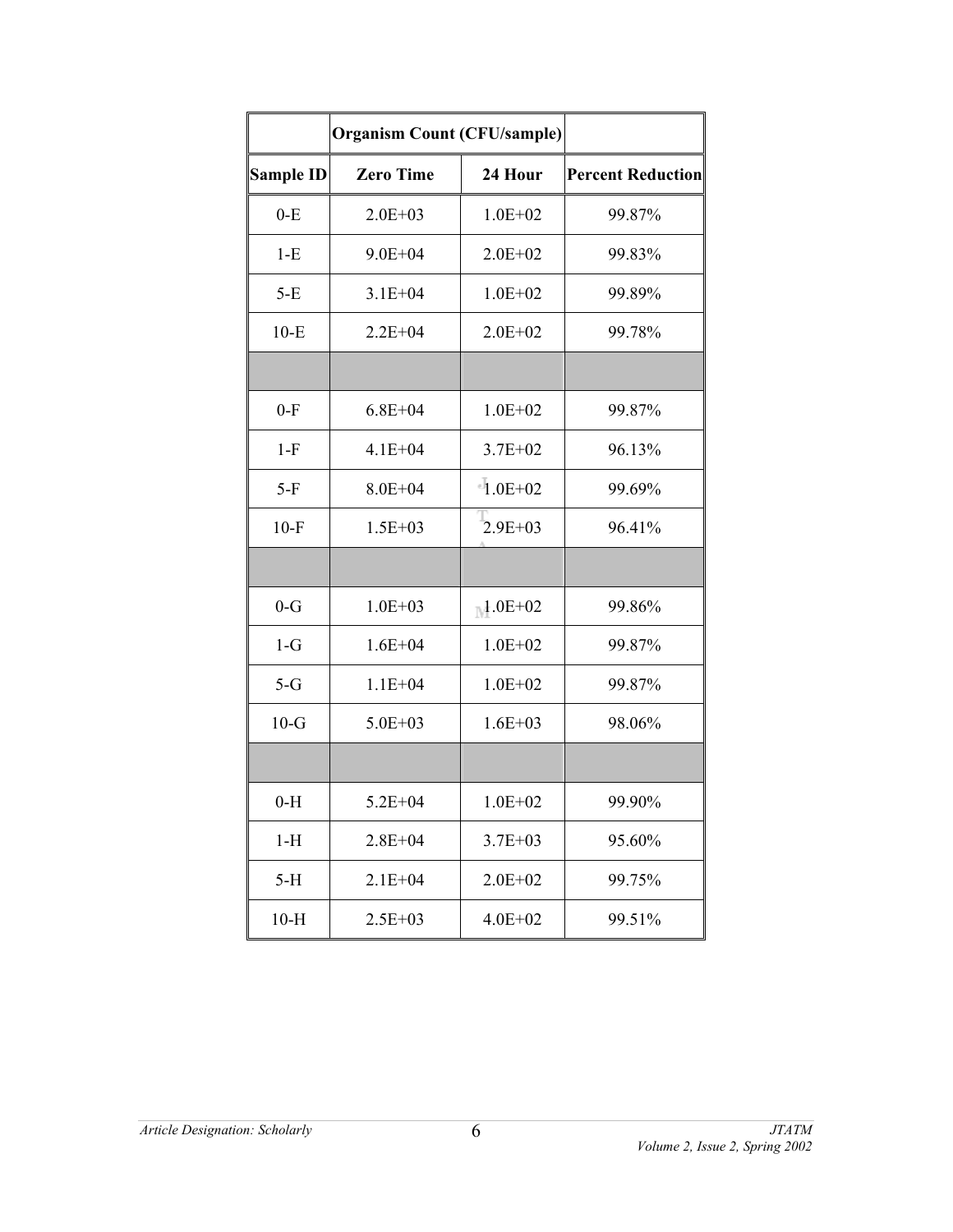|                              | <b>Organism Count (CFU/ml)</b> |        |                             |
|------------------------------|--------------------------------|--------|-----------------------------|
| <b>Sample Identification</b> | <b>Zero Time</b>               | 1 Hour | Percent<br><b>Reduction</b> |
| $0-A$                        | 11000                          | 10     | 99.9                        |
| $1-A$                        | 11000                          | 7200   | 31.43                       |
| $5-A$                        | 11000                          | 7600   | 27.62                       |
|                              |                                |        |                             |
| $0 - B$                      | 9700                           | 3600   | 99.9                        |
| $1 - B$                      | ×3<br>11000                    | 7500   | 31.43                       |
| $5 - B$                      | 11000                          | 6000   | 27.62                       |
|                              |                                |        |                             |
| $0-C$                        | 12000 ML                       | 9100   | 17.27                       |
| $1-C$                        | 11000                          | 9500   | 9.52                        |
| $5-C$                        | 11000                          | 10000  | 4.76                        |
|                              |                                |        |                             |
| $0-D$                        | 12000                          | 10     | 99.91                       |
| $1-D$                        | 11000                          | 6600   | 37.14                       |
| $5-D$                        | 12000                          | 6700   | 39.09                       |
|                              |                                |        |                             |
| $0-E$                        | 11000                          | 10     | 99.9                        |
| $1-E$                        | 9900                           | 8500   | 14.57                       |
| $5-E$                        | 12000                          | 6300   | 42.73                       |
| K. pneumoniae only           | 10000                          | 12000  | $0.00\%$                    |

**TABLE IV Dynamic Shake Flask Test Results vs.** *K. pneumoniae*